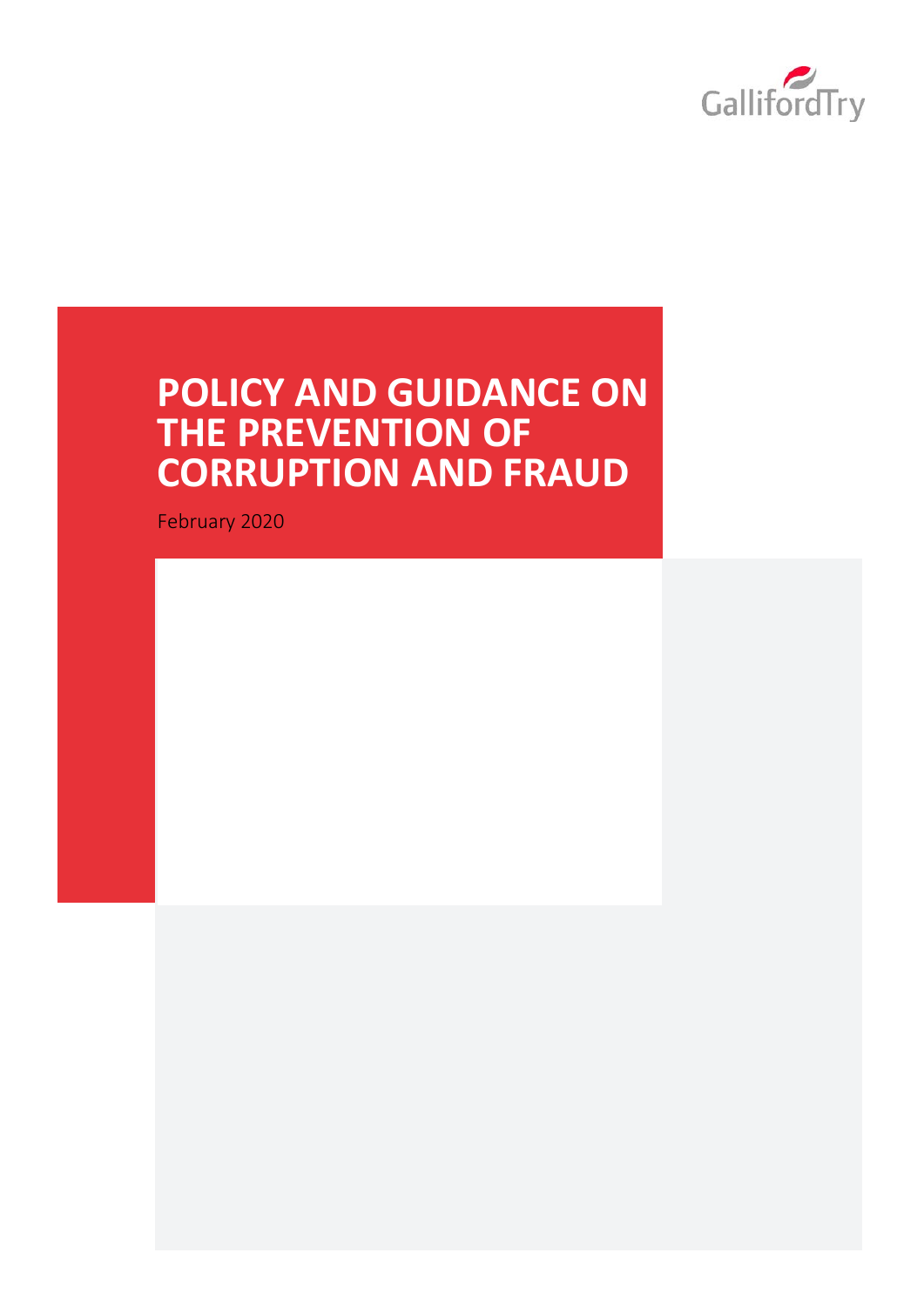

Policy Statement from the Chief Executive

Galliford Try is committed to conducting its business in an open, honest and ethical manner. These commitments accord with our values of Excellence, Passion, Integrity and Collaboration as a business. It is the right thing to do and it is important because failure to abide by these commitments will have severe consequences for the business and any individuals responsible.

This Policy reflects our zero-tolerance approach to bribery, corruption and fraud of all kinds. This reflects our expectation that in all our business dealings we operate with integrity and that none of our relationships with clients, suppliers or other partners should be tainted by fraudulent or dishonest conduct.

There are important obligations for all employees in the attached Guidance. These include standards of conduct all employees must abide by as well as duties to report any suspected breaches of this Policy by others. The Guidance starts with a summary of key "do's and don'ts" and Frequently Asked Questions.

The Guidance forms part of a package of measures that the business is implementing in relation to anti-corruption compliance and fraud prevention. Responsibility for monitoring and reviewing these measures is the responsibility of the Executive Board through General Counsel, assisted by the Head of Legal Services.

**Signed**

**Bill Hocking Chief Executive**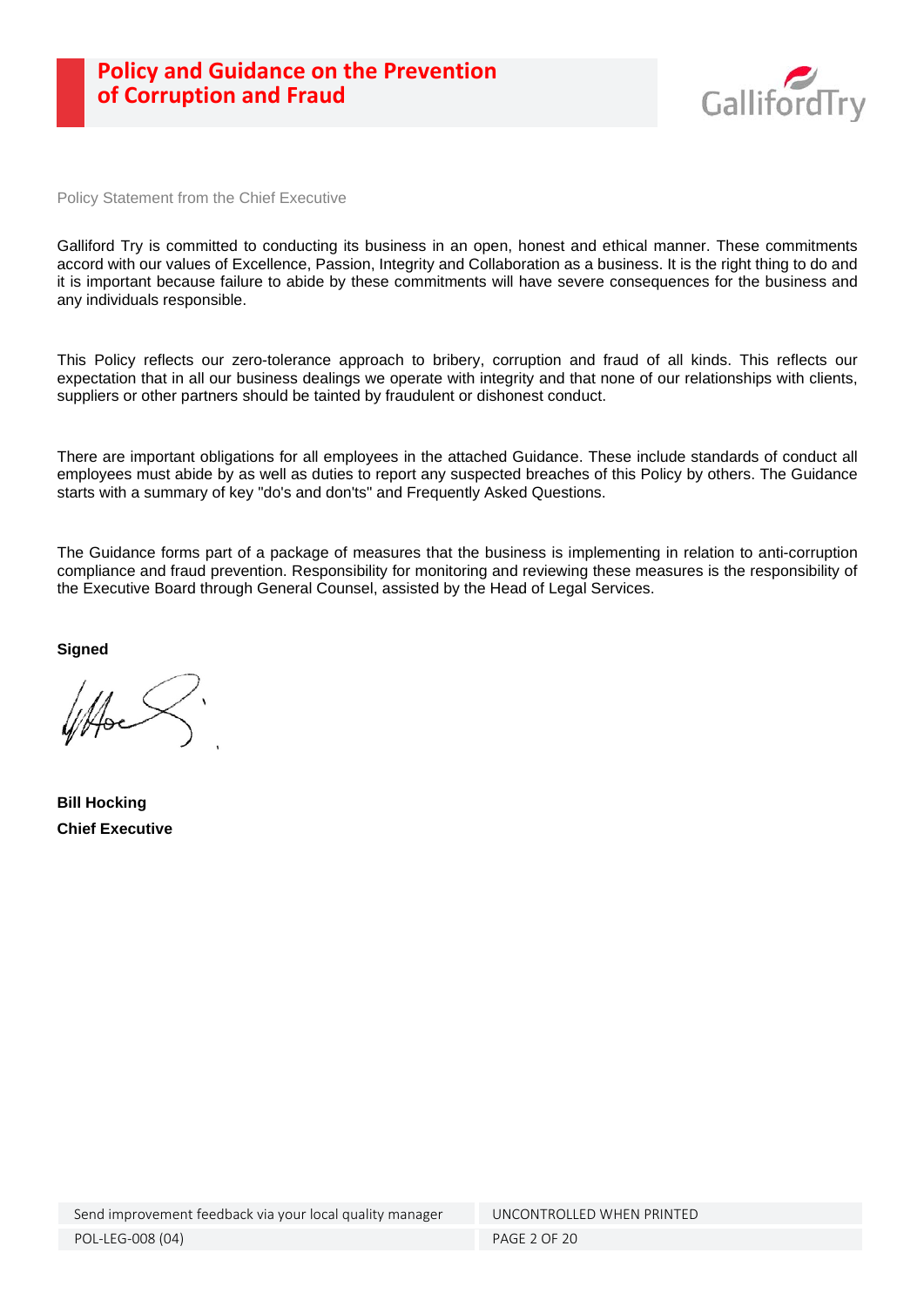

# **Table of Contents**

| $\mathbf 1$ | <b>WHAT IS BRIBERY?</b>                                 | 4                 |
|-------------|---------------------------------------------------------|-------------------|
| 2           | OUR "RULES" FOR THE PREVENTION OF BRIBERY               | 4                 |
| 3           | <b>FREQUENTLY ASKED QUESTIONS</b>                       | $\overline{7}$    |
| 4           | WHO IS COVERED BY THESE GUIDELINES?                     | 9                 |
| 5           | <b>WHAT IS THE LAW?</b>                                 | 11                |
| 6           | OFFENCES UNDER THE BRIBERY ACT                          | 10                |
| 7           | <b>WHAT IS FRAUD?</b>                                   | $12 \overline{ }$ |
| 8           | WHAT ARE YOUR OBLIGATIONS IN RELATION TO FRAUD?         | 13                |
| 9           | <b>HOW TO IDENTIFY FRAUD?</b>                           | 13                |
| 10          | GIFTS ENTERTAINMENT AND HOSPITALITY                     | 14                |
| 11          | CHARITABLE AND POLITICAL DONATIONS                      | 15                |
| 12          | <b>FACILITATION PAYMENTS</b>                            | 16                |
| 13          | WHISTLEBLOWING AND REPORTING                            | 16                |
| 14          | DEALING WITH AGENTS AND OTHER THIRD PARTIES             | 17                |
| 15          | <b>RECORD-KEEPING</b>                                   | 20                |
| 16          | WHAT TO DO IF YOU ARE A VICTIM OF BRIBERY OR CORRUPTION | 20                |
| 17          | <b>TRAINING</b>                                         | 20                |
| 18          | WHO IS RESPONSIBLE FOR THE POLICY?                      | 20                |
| 19          | <b>MONITORING AND REVIEW</b>                            | 20                |

Send improvement feedback via your local quality manager UNCONTROLLED WHEN PRINTED

POL-LEG-008 (04) PAGE 3 OF 20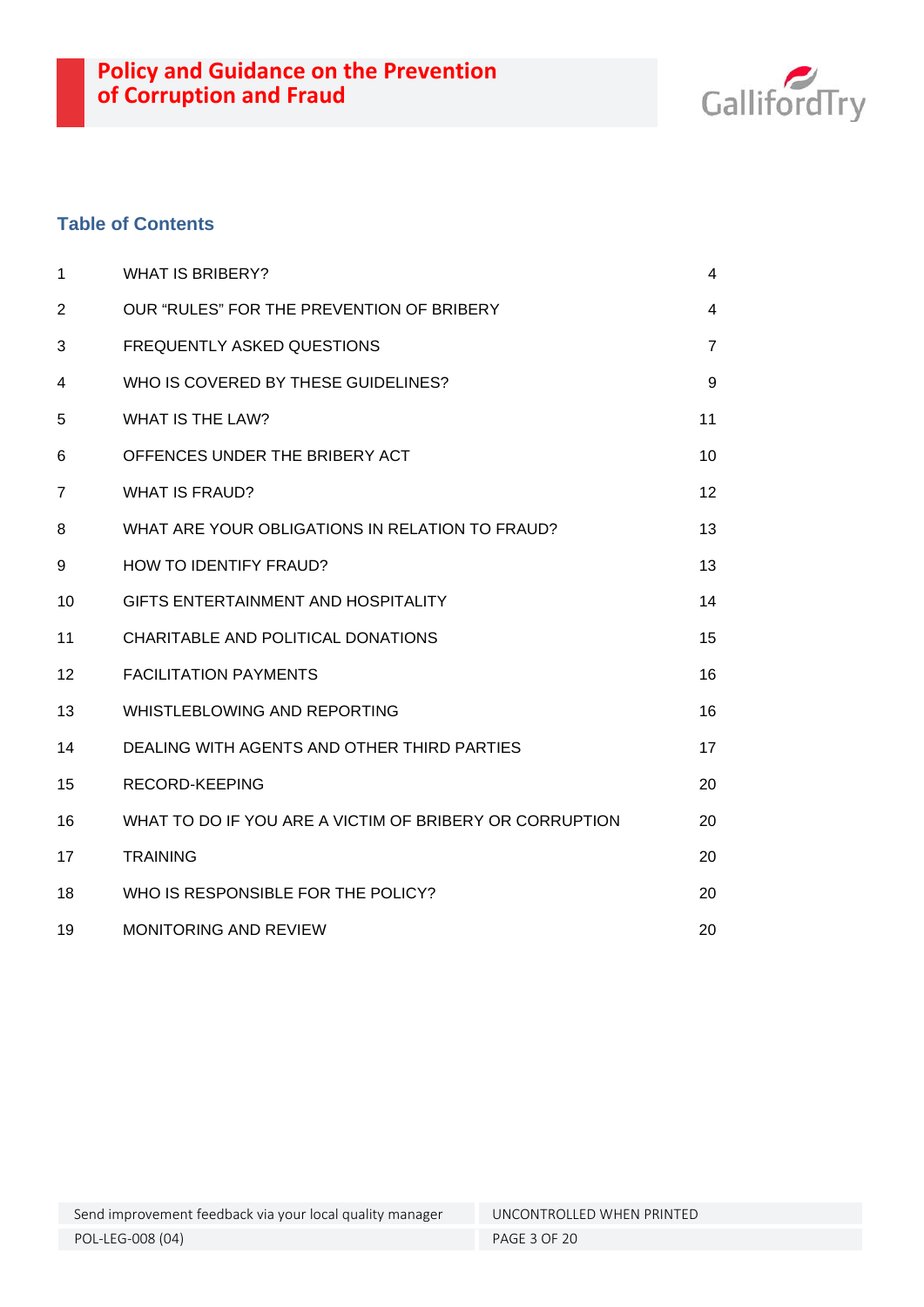

<span id="page-3-0"></span>*Part 1 of this Guidance is a quick guide aimed to give you an easy-to-access summary of what the Galliford Try rules are and what practical scenarios to be wary of. Part 2 gives the detail that is necessary to understand the issues more clearly.*

# **PART 1 – Quick Guide**

# **Your responsibilities**

- You must ensure that you read, understand and comply with these Guidelines.
- Breaches of these Guidelines will result in disciplinary action, which for serious breach could include dismissal for gross misconduct.

# 1. **WHAT IS BRIBERY?**

The Bribery Act 2010 defines corruption offences very widely. The offences apply equally to private and public sector activities. These Guidelines set out further details of the offences and how they apply to our work.

A bribe does not need to be money. It can be any form of advantage: e.g. an award of a contract; lavish hospitality or gifts; or an offer of employment.

A recipient of a bribe does not need to benefit personally.

Actual payment of a bribe does not need to occur for there to be a criminal offence. An offer or request would be sufficient.

Offering or making (or requesting) a payment (or some other favour) can amount to bribery in itself. The recipient does not necessarily need to do anything in return for the offence to occur.

The risks from bribery are a concern in the sectors where we operate. Large infrastructure and construction projects, for example, have been highlighted in surveys as having a high risk of corruption. This means we need to be prepared in case as a business or as individuals we are confronted with requests for bribes, faced with competitors acting corruptly or undermined by any of our colleagues breaching these Guidelines and the law in this area.

### 2. **Our "Rules" for the Prevention of Bribery…**

### **2.1 Basic approach**

**You must follow these four principles:**

- **1. Do not offer or make payments (or other favours) to someone if you suspect that this could influence them to misuse their position.**
- **2. Do not misuse or offer to misuse your position in connection with payments (or other favours) for yourself or others.**
- **3. Do not offer or give financial or other advantages to public officials to seek a business gain. If you need to promote Galliford Try's business with a public official, always check in advance with Head of Legal Services.**
- **4. Do not if you are in a management role allow others to do any of the above or "consent or connive" in another doing so. You will be personally liable for the offence.**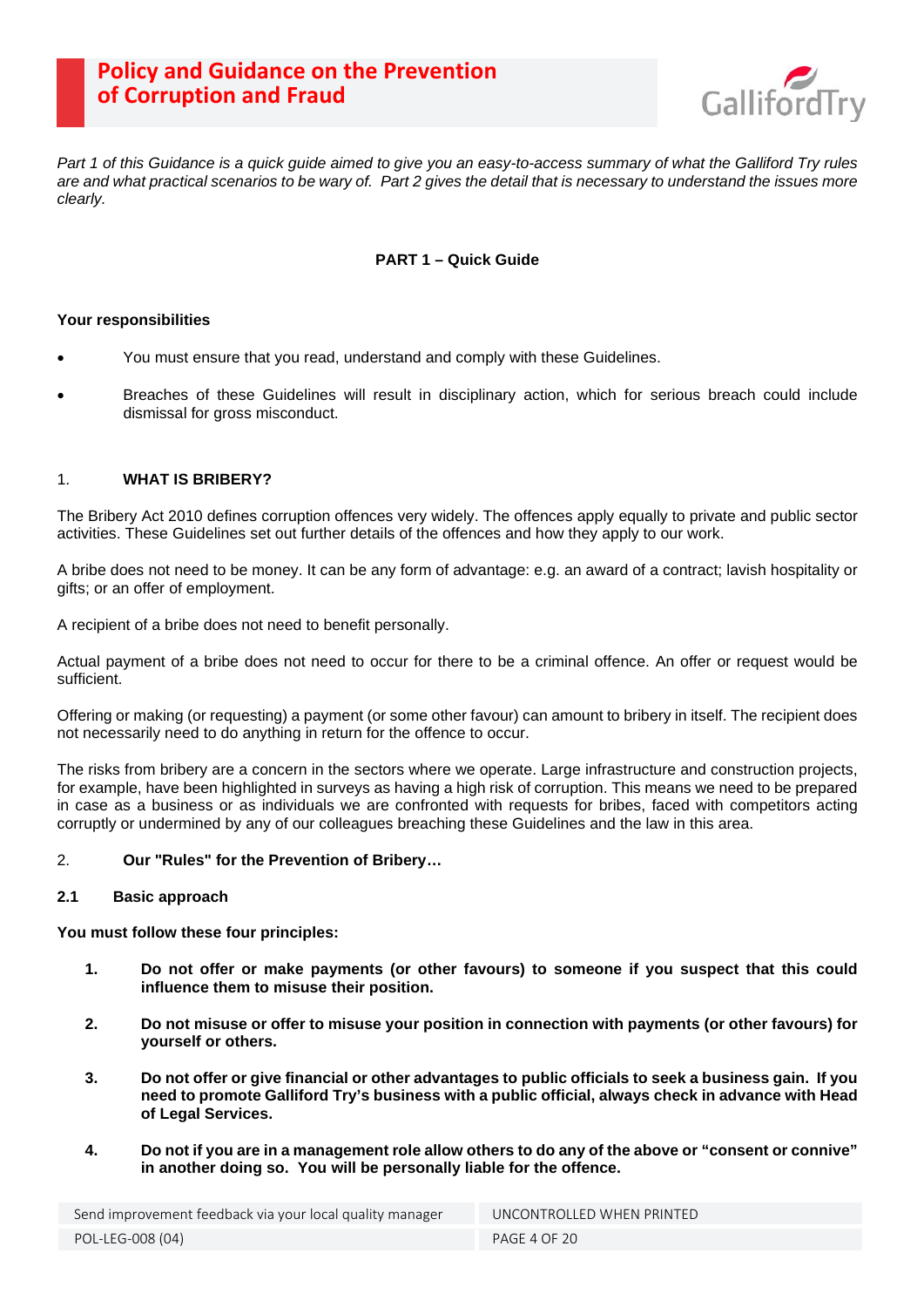

### **2.2 Rules on Hospitality and Gifts (whether offered or accepted)**

- In most cases, reasonable ordinary levels of hospitality (and related expenditure) intended to foster cordial business relationships and promote Galliford Try's image will be acceptable under these Guidelines and the law.
- Galliford Try will need to keep records of gifts and entertainment given and received, even though these are legitimate business activity.
- You are required therefore to declare on a report form (on Oracle IExpenses or if you do not have a work computer by hard copy) for any such activity which you reasonably judge to exceed the value thresholds set out below.
- For hospitality given to others you must state the person and company when completing your expenses form.
- A separate report form will be required for declaring any hospitality that you have received as well as hospitality given (whether or not you intend to claim the expenses).

# **2.2.1 Gifts – do not offer or accept the following:**

- Gifts of cash
- Gifts that are intended as a bribe or risk the perception of improperly influencing the recipient
- Gifts in lieu of normal remuneration, or payment of fees, or salary
- Any gifts where prohibited by the organisation for whom the recipient or offerer works.
- Gifts in the form of services or other non-cash benefits,
- Gifts to public officials.

# **2.2.2 Declarations and Approvals:**

Hospitality, gifts and donations reimbursed, given or received need prior approval of your BU MD (followed if applicable by Divisional MD approval and PLC Executive Board Member approval) in the following circumstances:

- Hospitality up to £100 offered or accepted: No declaration or approval required:
- Hospitality over £100 offered or accepted (or £300 in any quarter): BU MD approval
- Hospitality over £200 offered or accepted: Divisional MD approval
- Hospitality over £400 offered or accepted: PLC Executive Board Member approval
- Any offer or invitation to pay accommodation or travel expenses: PLC Executive Board Member approval
- All Hospitality to Public Officials: PLC Executive Board Member approval
- Any gifts to Public Officials: PLC Executive Board Member approval
- Gifts more than £50 per person or more than £150 to / from 1 person over 12 months: PLC Executive Board Member approval
- Charitable donations up to £500: BU MD approval,
- Charitable donations : For any donations up to £1000 prior approval must be obtained from the BU MD, over £1000 for a single donation or cumulatively in the financial year by Divisional MD and over £5000 singularly or cumulatively in a financial year by an Executive Board Member

•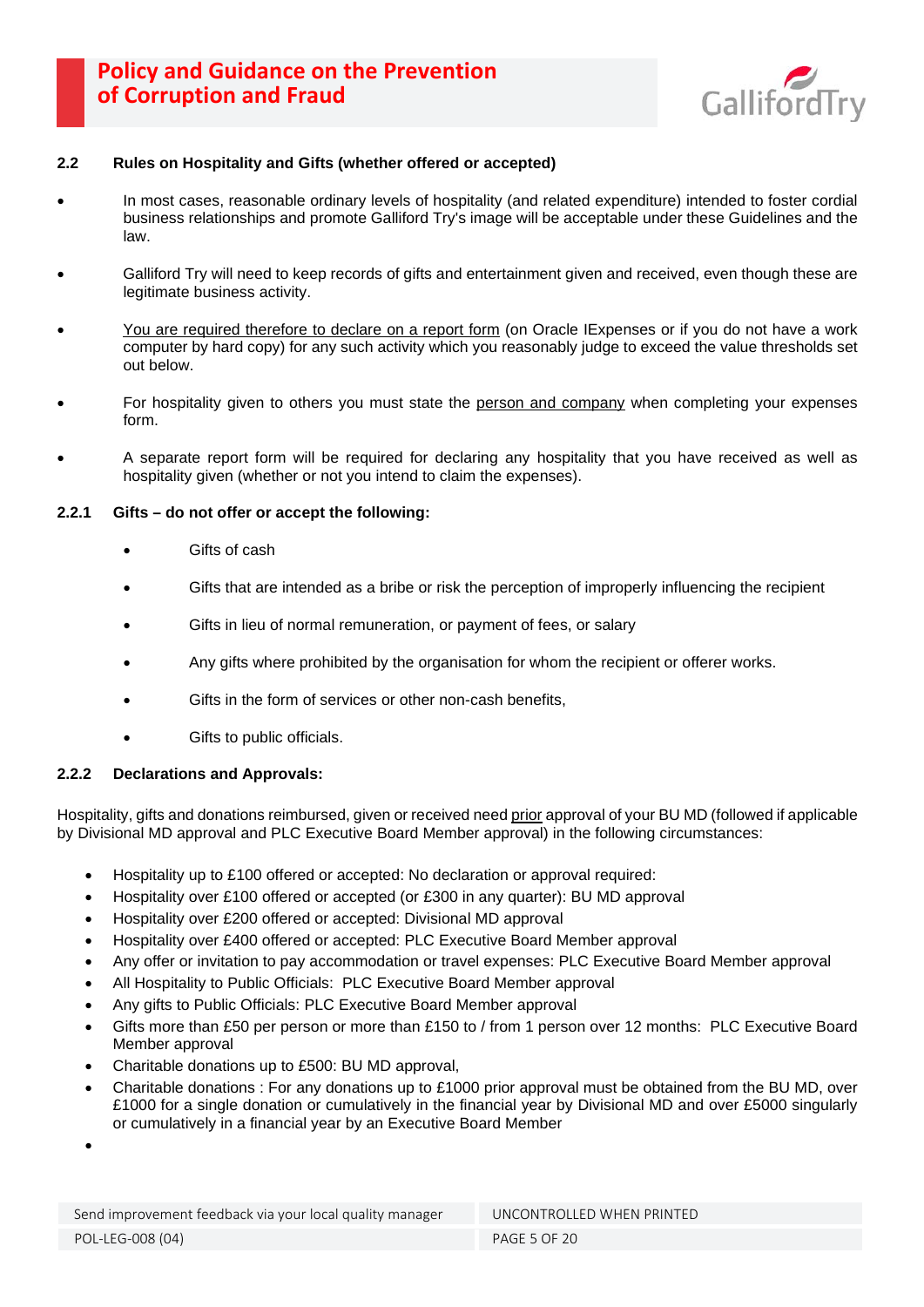

# **2.2.3 Seeking Approval**

- Any request for approval must be made *prior to accepting or offering* the Hospitality
- Approval by a Divisional MD should only be sought with the approval of the BU MD first
- Approval by an Executive Board Member should only be sought with the approval of the BU MD and Divisional MD first
- Approval should not be sought or granted where there is a current or imminent bid process or order negotiation between Galliford Try and the external party or other risk of perception of influence over current transactions
- Approvals should not be given if the proposed hospitality could be regarded by a reasonable person as lavish or excessive
- Approval to pay or receive travel or accommodation expenses should be declined unless there are exceptional circumstances

### **2.3 Charitable Donations**

- All donations given on behalf of Galliford Try need prior authorisation from the relevant business unit Managing Director.
- For any donations up to £1000 prior approval must be obtained from the BU MD, over £1000 for a single donation or cumulatively in the financial year by Divisional MD and over £5000 singularly or cumulatively in a financial year by an Executive Board Member

### **2.4 Political donations**

It is not the Company's policy to make political donations and any donations made on behalf of the company by any individual will be deemed a violation of this policy.

### **2.5 Facilitation Payments**

- Facilitation payments are payments (or other benefits) paid to officials to get them to do something which they were going to do (such as issue a permit or visa) sooner than they otherwise would have done. These are bribes under the Bribery Act and are prohibited by these Guidelines.
- However, in exceptional cases, if you find you are in fear for your safety or at risk of loss of liberty, you should not refuse a demand for a facilitation payment. You must report the incident to General Counsel.
- In all circumstances report any demand for facilitation payments immediately to General Counsel.

### **2.6 Whistleblowing and reporting**

- All employees are encouraged to report any behaviour that indicates potential corruption or fraud. You should report this to General Counsel or, if you feel more comfortable, to the anonymous Whistleblowing Hotline (please see the contact details at Section 13).
- All employees should be assured that reporting of any concerns will be handled sensitively.
- As a business, we will support anyone who raises concerns in good faith. This includes ensuring that no one in our organisation will suffer any detriment for refusing to accept or pay bribes or take part in fraudulent practices, or if they report concerns they have about others' conduct.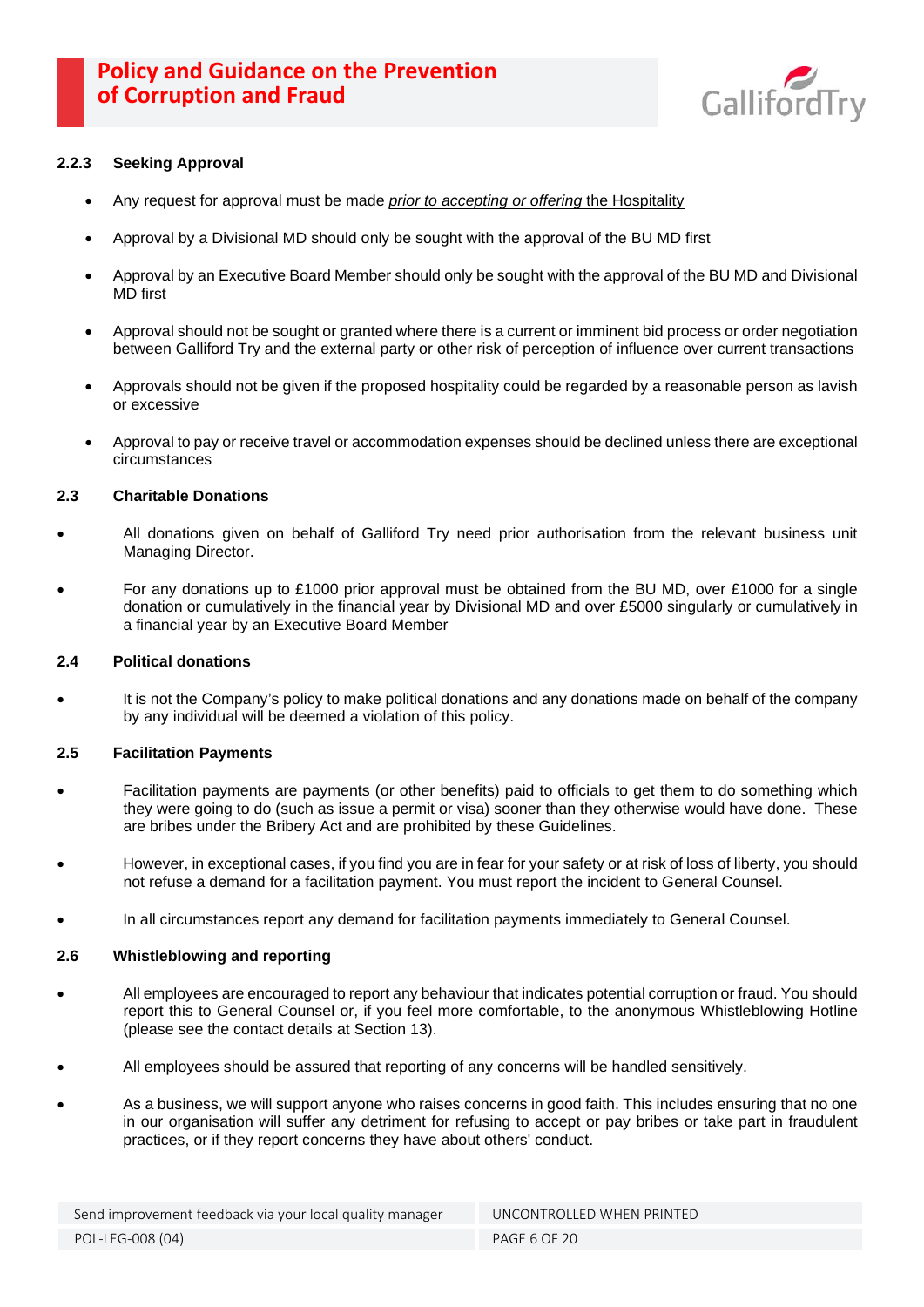

- <span id="page-6-0"></span>• A deliberate failure to speak up when there was clear evidence of corruption or fraud by others can lead to disciplinary action.
- If you are in a management role and "consent or connive" in the activity by others by failing to report it you could be prosecuted for the offence.

# 3. **FREQUENTLY ASKED QUESTIONS**

Below are some examples of areas of our work where specific corruption risks may arise. If you encounter any of the scenarios below in the course of your work, you should report this immediately to General Counsel or the Whistleblowing Helpline.

### **3.1 Corruption in our Sector – "When we are involved in a tendering process, are there any corruption risks?"**

Yes. Some examples of warning signs include:

- Any price fixing or anti-competitive practices (see Galliford Try's Competition Law Guidelines)
- Bribery to obtain a main contract award
- Bribery during sub-contract procurement
- Corruptly negotiated contracts
- Manipulation of design specifications due to corruption
- Specification of overly sophisticated design
- Inflation of resources and time requirements
- Obtaining a quotation only to give appearance of price comparison
- Concealment of financial status of a counter-party
- Submission of false quotations

# **3.2 Corruption in our Sector – "When we are involved in a project, can corruption occur during the execution phase?"**

Yes. Some examples of warning signs include:

- False invoicing: eg for supply of inferior materials or less quantities
- False work certificates
- **Excessive repair work**
- Overstating man-day requirements
- Inflated claims for variation
- False variation claim
- False extension of time applications or certificates
- False assurance that payment will be made
- Delayed issue of payment certificates
- Set-off of false rectification costs
- Refusal to issue final certificate
- Requirement to accept lower payment than is due
- Facilitation payments (see elsewhere in these Guidelines)
- Overstating of profits
- False job applications

# **3.3 Procurement: - "Our Joint Venture partner wishes to engage a sub-contractor to supply and fit solar panels on a project. The proposed sub-contractor is not on our approved supplier list and we have not undertaken any due diligence on their suitability for the project. It later emerges that the sub-**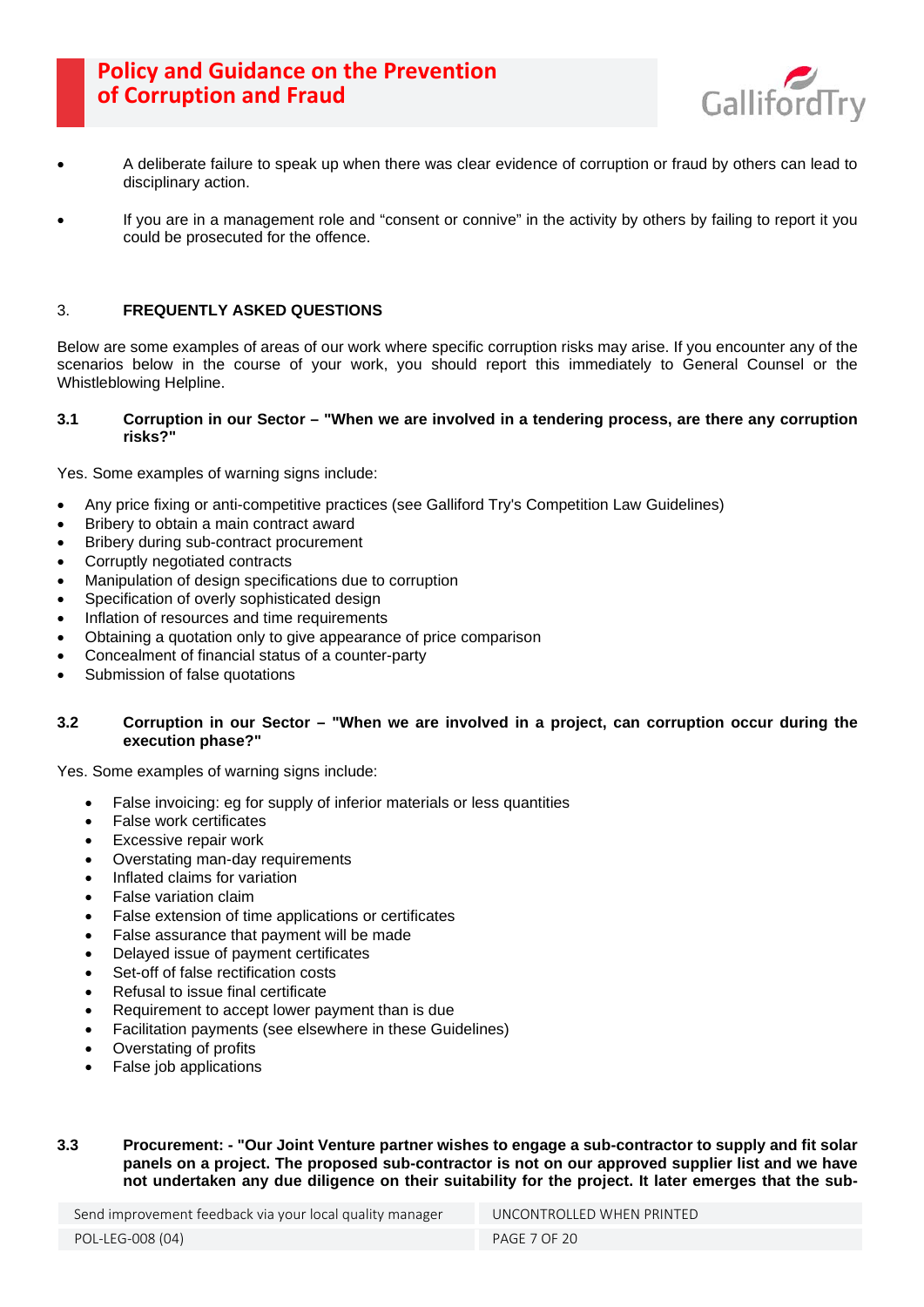

### **contractor has supplied and fitted solar panels free of charge to some senior employees of our Joint Venture partner in order to "demonstrate quality of workmanship". Is this a corruption concern for Galliford Try?"**

Yes. The fitting of free solar panels is potentially a bribe. Although no employees from Galliford Try have received any benefit, Galliford Try can be held liable for the acts of others performing services for or on our behalf. This would include our Joint Venture partners and our sub-contractors.

**3.5 Gifts and Hospitality - "I have a personal friendship with someone employed by a supplier (or a client) with whom Galliford Try does business. We meet socially and we typically exchange gifts at Christmas and for birthdays. We might pay for each other's meals or tickets for an event. This is out of our own pockets and we do not seek reimbursement of any of these costs from our companies. Does this breach the Guidelines?"**

In this scenario, you should be aware of the potential corruption risks in your personal relationship and avoid taking any steps that could be misconstrued. For example, when the supplier is tendering for work with Galliford Try and you might be involved in the procurement process, it may be inappropriate to receive personal hospitality from your friend during this period.You must disclose the conflict of interest and take no part in procurement process. Gifts and hospitality arising from your social relationship with the other party should be approved and reported if they exceed the limits set out in these Guidelines. Further guidance should also be sought from Head of Legal Services. At all times, care should be taken that there is no risk of an actual or perceived conflict of interests.

### **3.6 Gifts and Hospitality: "Our business unit hired a marquee at Ascot for one of our best client's employees and families. The event cost £150 per head including a champagne reception and was meant as a treat for all their staff. No one from Galliford Try attended. Is this in breach of our Guidelines?"**

Yes. Hospitality to improve business relationships needs to be attended by representatives from Galliford Try. The event could be construed as lavish and falling outside normal business practice to promote cordial relationships between Galliford Try and its clients. It would be a potential corruption concern to offer corporate hospitality to a client's employees where no one from our business was present as well (and in any circumstances to families) – regardless of the amount of expenditure. In those circumstances, guidance should be sought from Head of Legal Services.

### **3.7 Suspicions on site: "I am a Q.S. on a project. One of the sub-contractors has submitted some worksheets for the last month which are inaccurate and appear to inflate what work has been done. We pass on all of these costs to our client in any event. Should I be concerned?"**

Yes. You and the company can commit offences separately if you allow for claims that you know to be false to be processed or passed on to a client. Apart from your concerns about fraudulent conduct, there may also be corruption issues regarding this sub-contractor. In any event, you should not sign off on false or inaccurate worksheets and you should seek advice from Head of Legal Services.

### **3.9 Overseas Agents "We are seeking to do business such as procurement of materials in a foreign country and are told that we must engage a local agent to act on our behalf in negotiations. His fee seems high for the service he will be providing but we ask around and that seems to be the accepted local custom. Should we have any concerns?"**

Yes. High fees for the services being provided may indicate that payments or other benefits will be made to gain influence. We can be prosecuted in the UK for bribes that occur on our behalf overseas. Local custom will be no defence unless enshrined in the local written law. We must check the good standing of our proposed agent and put in place a written agency agreement approved by Head of Legal Services.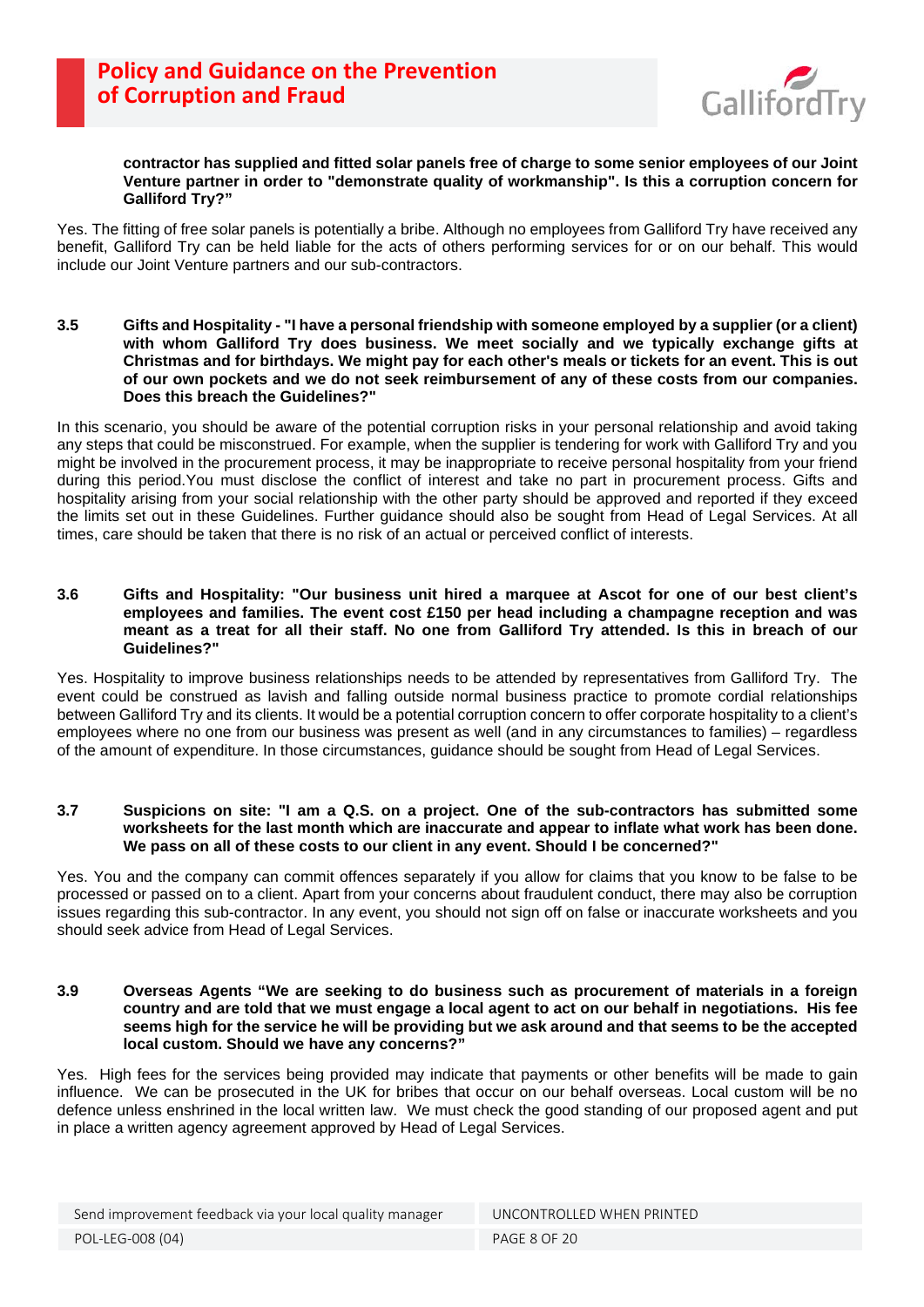

### <span id="page-8-0"></span>**3.10 Facilitation payments "We need customs clearance for materials in a foreign port and it is apparent that the local official will put our paperwork to the front of the queue for a modest payment. Can we make this payment?"**

No. Even though the official would have given the clearance and we are only paying him to prioritise our paperwork, it is still a bribe under the Bribery Act. It would only be permitted if there is imminent danger to a person's safety or liberty or if the local written law allows it.

# 4. **WHO IS COVERED BY THESE GUIDELINES?**

These Guidelines apply to all individuals working for our business including:

- **Employees**
- **Contractors**
- Trainees, apprentices and interns
- **Agents**
- Agency and temporary staff

In addition, we expect these Guidelines or similar standards of conduct to be adhered to by anyone else associated with our business, who perform services for us or on our behalf. This includes those we enter into joint ventures with or with whom we collaborate on projects or service provision for our clients. It includes our agents, brokers, subcontractors, representatives, distributors, consultants and other providers.

To help achieve our expectations of others, these Guidelines may be circulated throughout our businesses and, where appropriate, to third parties. In many cases, they should be discussed with any party with whom we are considering doing business to ensure they understand our standards.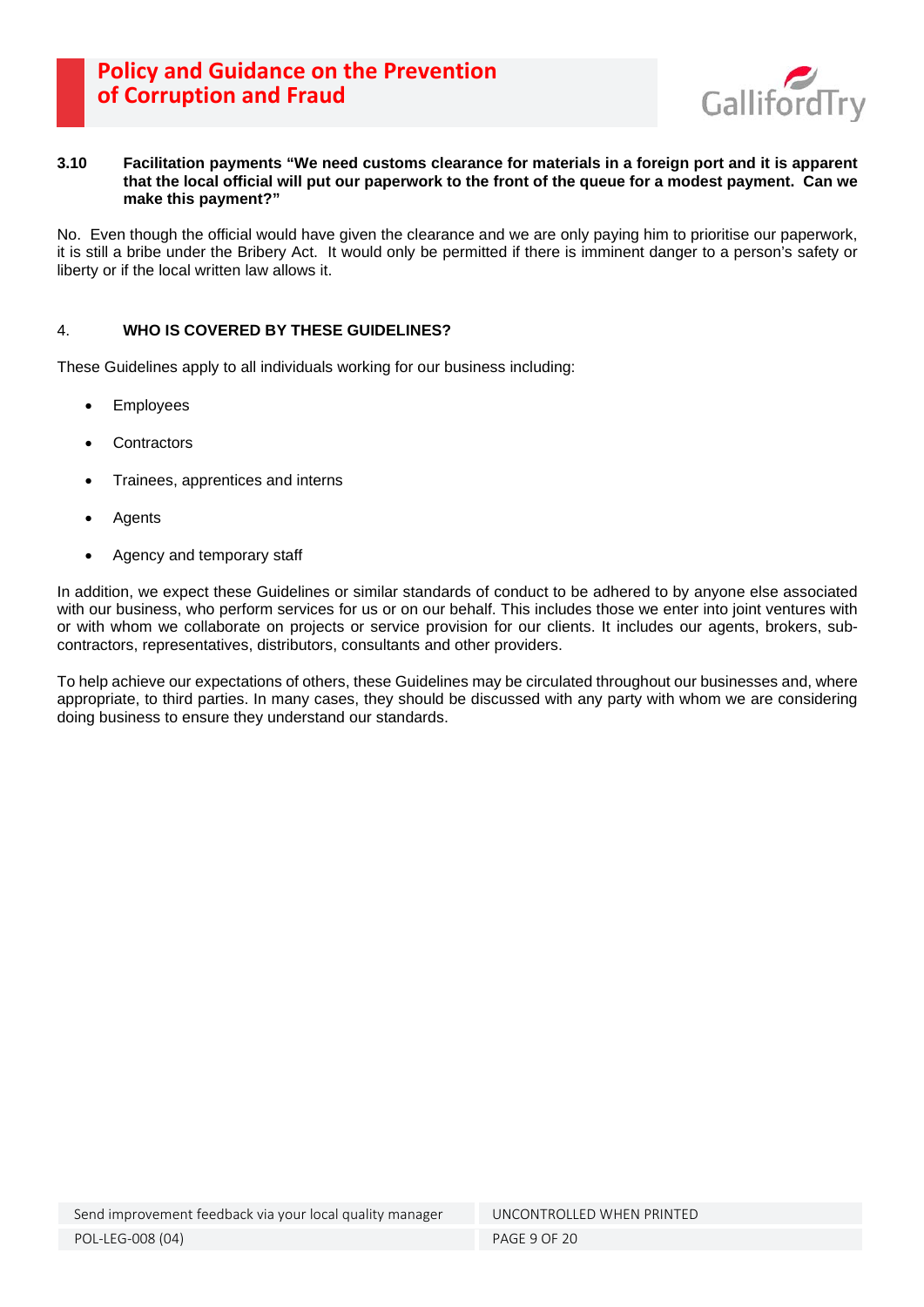

# <span id="page-9-0"></span>**PART 2 – More Detailed Guidance**

# <span id="page-9-1"></span>5. **BRIBERY - WHAT IS THE LAW?**

5.1 **The Bribery Act 2010** came into force on 1st July 2011 and sets out UK law on corruption offences. The offences under the Bribery Act are extensive in scope, broadly defined and also allow for offences committed anywhere in the world to be prosecuted in UK courts. The same standards therefore apply to conduct that occurs both in the UK and in any business we might undertake abroad.

The Bribery Act includes a new offence of failure of commercial organisations, such as Galliford Try, to prevent bribery. This offence is designed to make companies that carry on business in any part of the UK responsible for bribery on their behalf, wherever in the world such bribery takes place. The business has a legal responsibility under the Act to prevent bribery by any employees or any third parties on its behalf. As a business, these Guidelines are part of a package of measures we have adopted to protect the company and its employees from the risk of corrupt activity by ourselves or by third parties on our behalf

### **Penalties:**

The Bribery Act has serious consequences for anyone guilty of bribery.

- For individuals, a maximum prison sentence of 10 years and/or an unlimited fine can be imposed;
- for companies, an unlimited fine can be imposed.

Under The Proceeds of Crime Act 2002 (any gain from bribery being treated as the proceeds of a crime) penalties include:

- confiscation of company or personal assets, where these are found to be the proceeds of criminal activity and
- unlimited fines for individuals or companies and
- maximum prison sentence for individuals of 14 years.

These penalties under The Proceeds of Crime Act apply equally to anyone who is involved in assisting with the concealment or retention of any proceeds of crime. This could apply to those who deal with the revenues generated by a contract knowing that someone else obtained that contract by bribery.

It is important to be aware too that any conviction of one of our companies for corruption or fraud would result in a mandatory disqualification from bidding for work to any Public Authorities and Utilities Companies in UK and other EU states under EU Procurement Regulations.

The adverse publicity of a conviction would itself be very serious for our business.

### 6. **OFFENCES UNDER THE BRIBERY ACT**

The Bribery Act contains four main offences:

| $\bullet$ | Paying or offering bribes                                | $\overline{\phantom{a}}$ | Applies to you and Galliford Try |  |
|-----------|----------------------------------------------------------|--------------------------|----------------------------------|--|
| $\bullet$ | Receiving or requesting bribes                           | $\overline{\phantom{a}}$ | Applies to you and Galliford Try |  |
| $\bullet$ | Bribery of a foreign public official                     | $\blacksquare$           | Applies to you and Galliford Try |  |
|           | Send improvement feedback via your local quality manager |                          | UNCONTROLLED WHEN PRINTED        |  |
|           |                                                          |                          |                                  |  |

POL-LEG-008 (04) POL-LEG-008 (04)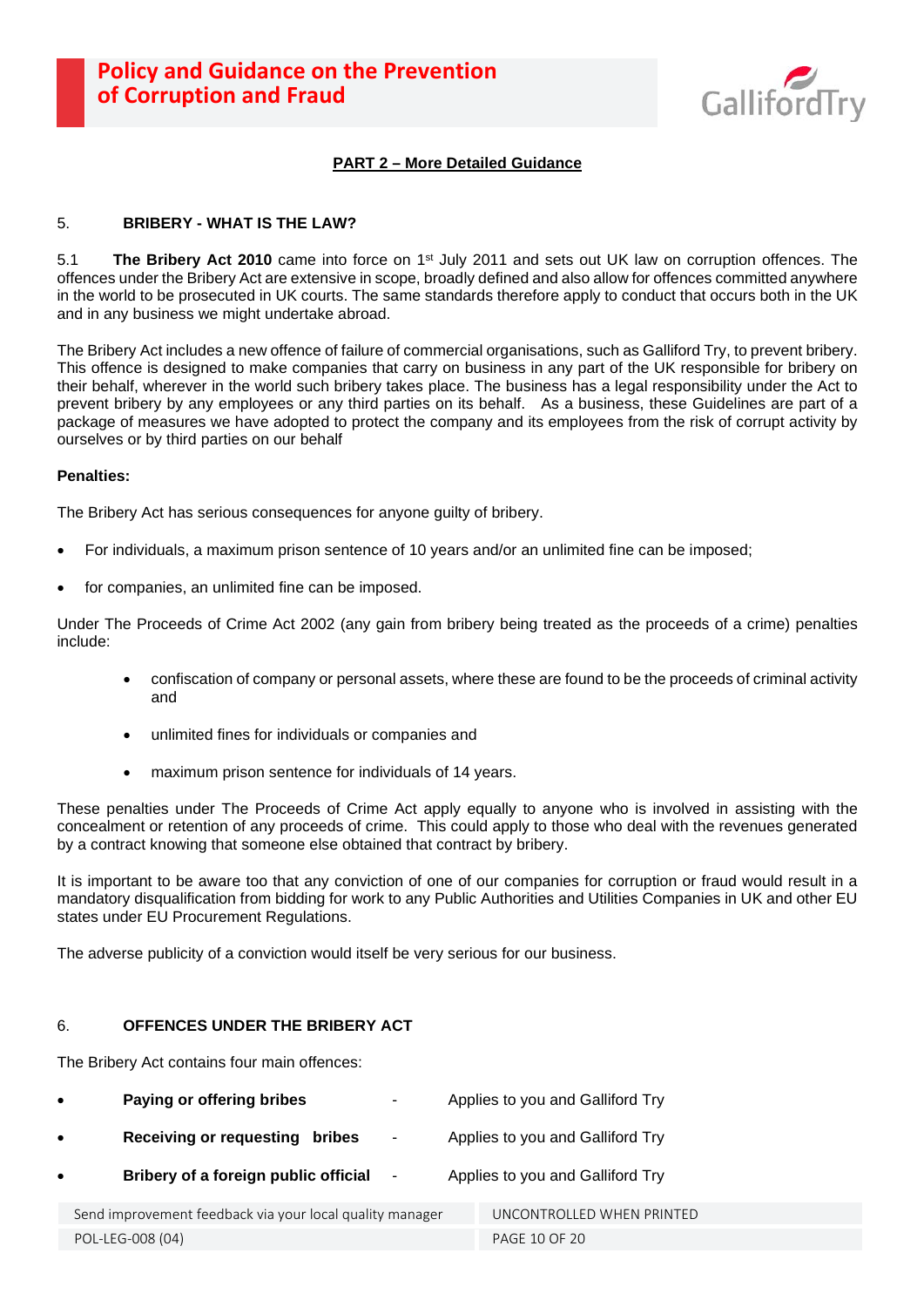

# **Failure to prevent bribery** Failure to Galliford Try

In addition, if anyone at senior management level *"consents or connives"* in an act of bribery by Galliford Try, they can be personally prosecuted and face the same penalties as a person who carried out the bribe.

As a reference guide, we set out below explanations of each of these offences.

All employees of Galliford Try must themselves comply with the applicable law in this area, including the Bribery Act, and should report to General Counsel, or (if they feel uncomfortable doing this) via the anonymous Whistle Blowing helpline, any suspicion that others, whether employed by Galliford Try or not, have failed to comply.

### 6.1 **Paying or offering bribes**

It is an offence if you offer, promise or give a financial or other advantage with the intention of inducing another person to *"perform a function or activity improperly"* or to reward that person for doing so.

However, it is not necessary to prove you intended this consequence: it is also an offence if you know or believe that acceptance of the advantage by another is in itself an improper performance of their function or activity.

### 6.2 **Receiving or requesting bribes**

It is an offence if you request, or agree to accept, or receive a financial or other advantage intending that a "*function or activity should be performed improperly"* as a result.

It is also an offence:

- Where your request or receipt of the advantage is in itself an improper performance of a function or activity;
- Where your request or receipt is a reward for your or someone else's improper performance in the past;
- Where your improper performance takes place in anticipation or as a consequence of a request or receipt of an advantage.

#### 6.3 **What activities do these offences apply to?**

Paying and receiving bribes can potentially occur in relation to all kinds of function or activity connected to your work at Galliford Try. These include any function performed by people in the public sector and any activity connected with a private sector business.

Therefore, amongst other things, the offences apply to:

- Our dealings with our clients in the private and public sectors
- Our dealings with any of our subcontractors, consultants or other service providers or agents
- Our dealings with public authorities and regulatory bodies, including local government and other agencies.

#### 6.4 **What does improper performance mean?**

Whether an activity or function is performed improperly will be measured on an objective basis, not necessarily on your own perception of the activity. Improperly in this context means:

- performance that is contrary to an expectation of good faith and / or impartiality or
- performance that is contrary to any expectation arising from a position of trust placed on the person performing it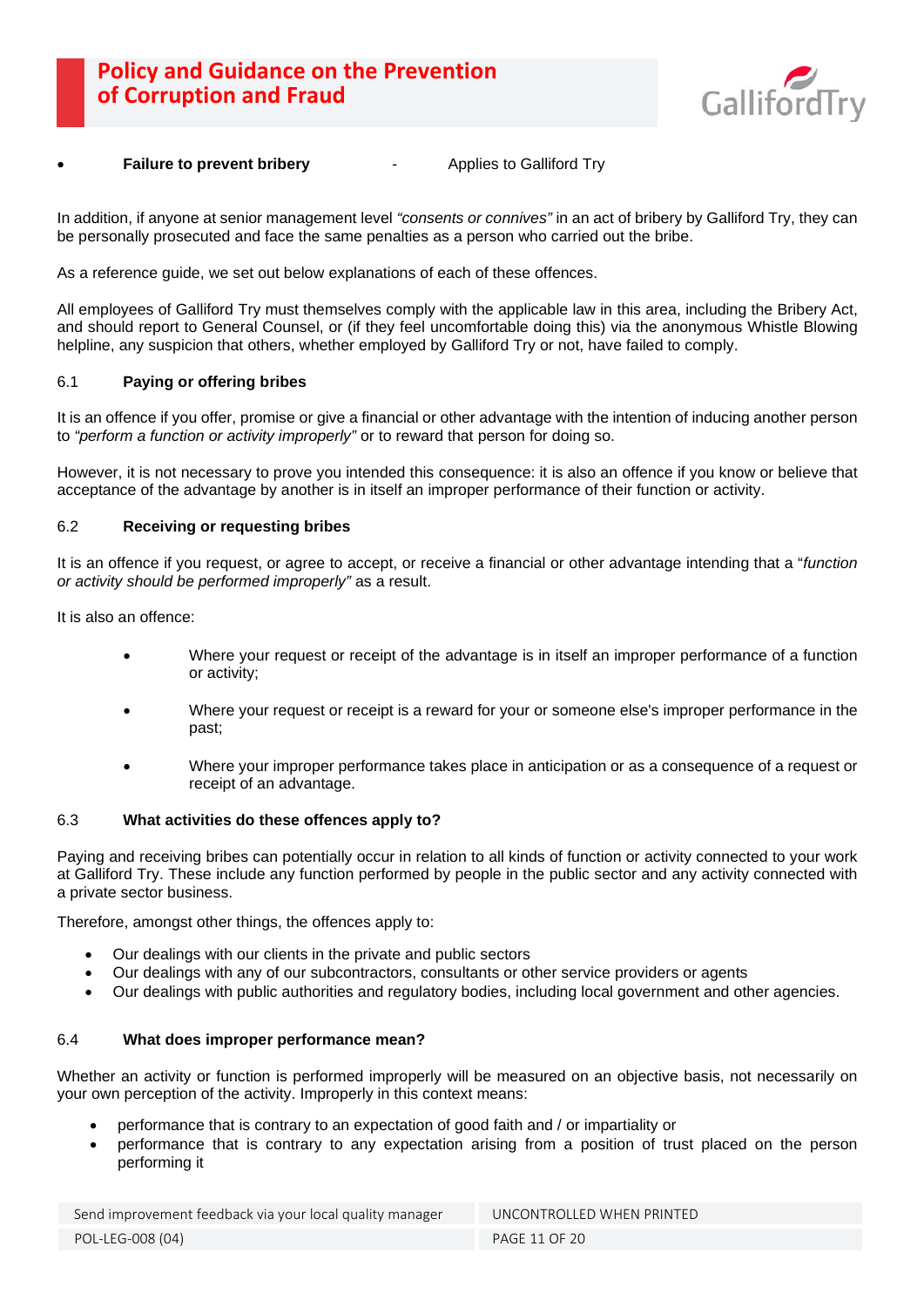

<span id="page-11-0"></span>The test will be whether a function has been performed contrary to the expectation that a reasonable person in the UK would have.

This means:

- Customary or historic practices will not necessarily be acceptable it is no defence that a payment was made in the past.
- Local custom or culture overseas will not be a defence unless enshrined in the written law of that country.
- Low level corruption or mutual favours are still criminal it does not matter that no money changed hands, or that you received no personal benefit.
- Ignoring or permitting bribery by others amounts to "consent or connivance" and for senior managers is an offence. It is also contrary these Guidelines and you are urged to report any concerns you have.

# 6.5 **Bribery of a public official**

It is an offence if you offer or give a financial or other advantage to a public official with the intention of influencing the public official in order to obtain or retain business or a business advantage. This is a low threshold for the offence to be committed as it does not require an intention that the official exercises his role improperly; it is sufficient that the offer is made to influence and to obtain or retain business or a business advantage.

There is a very limited exception where the official is permitted or required by written law to be influenced in this way.

# 6.6 **Failure of commercial organisations to prevent bribery**

The Bribery Act covers both our own activity and that of third parties providing services for or on behalf of us (called "associated persons"). This is a wide category of people for whose acts we have a potential liability. It does not matter in what capacity they act for us. Associated persons include all employees of our business and others outside our organisation.

It is an offence by Galliford Try if we fail to prevent bribery by an associated person. However there is a defence in any prosecution if we show that we had "adequate procedures" in place to prevent bribery and the person has got around those procedures. These Guidelines are one part of Galliford Try's programme of anti-corruption measures designed to prevent bribery by anyone associated with the business.

# 7. **WHAT IS FRAUD?**

There are a large number of criminal offences that involve fraud. It typically involves dishonesty with the intent to make a gain or to expose another to the risk of loss. The sort of deception encountered on construction projects includes:

- falsification of letterheads on documents,
- forgery of signatures,
- false accounting,
- telling lies

This may be done in the (wrong) belief that the deception is only a shortcut to obtaining the correct payments under the contract and is therefore justified. It may be that the individual perpetrator makes no personal gain and /or believes they are helping the company. These factors would be ignored in any investigation or in court. Fraud is criminal regardless of the motive or ignorance of the law.

If payments were to be received by the company as a result of fraud carried out by an individual employee or agent, the company and its managers and directors become liable for equally serious offences under the "money-laundering" provisions of The Proceeds of Crime Act if they know or even just "suspect" what has happened.

Send improvement feedback via your local quality manager UNCONTROLLED WHEN PRINTED POL-LEG-008 (04) PAGE 12 OF 20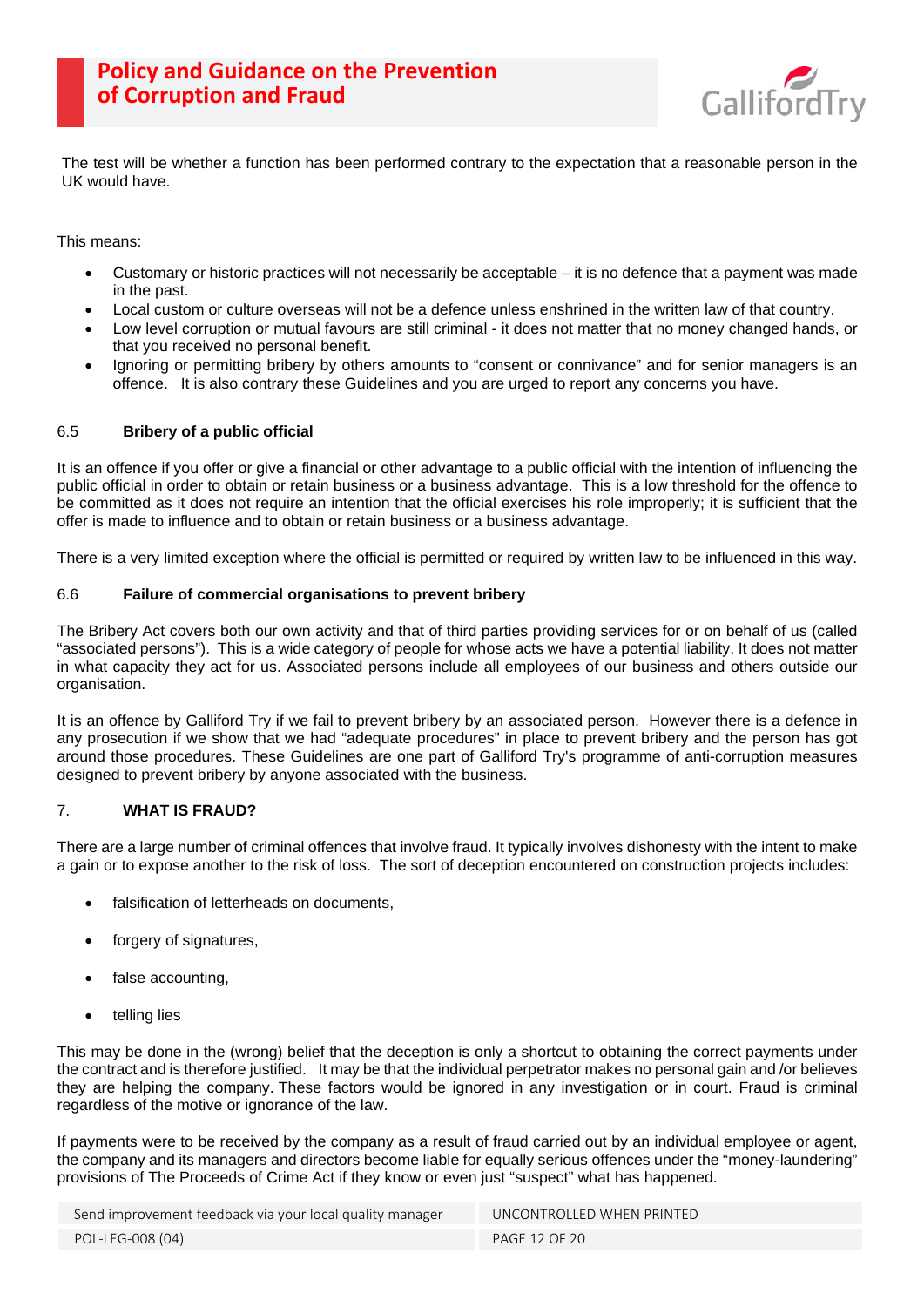

<span id="page-12-0"></span>All these offences carry the risk for the individual perpetrator, for managers and directors of unlimited fines and jail sentences of up to ten to fourteen years. If the company is convicted in connection with holding the proceeds of such activity it can face unlimited fines and would face perpetual exclusion from all Public Sector and Utilities contracts under very strict EU Procurement Regulations. This exclusion and the reputational damage would potentially destroy the company.

The Company has a zero-tolerance to fraud, however low-level. Dismissal for gross misconduct would usually follow unless there were particular mitigating circumstances.

# 8. **WHAT ARE YOUR OBLIGATIONS IN RELATION TO FRAUD?**

The business Policy states that all employees of Galliford Try must comply with the applicable law in this area and at all times conduct business honestly and with integrity. This means:

- keeping accurate records and accounts in relation to your work
- not altering figures, letterheads, dates or signatures on documents in a way that could mislead
- not causing someone with whom we do business to be mislead by your actions or omissions
- not proceeding with transactions where you have concerns or suspicions of criminal activity taking place
- not directly or indirectly allowing company property or assets to be misused or misappropriated

All employees should report any suspicion of fraudulent behaviour to the General Counsel or (if they feel uncomfortable doing this) via the anonymous Whistle Blowing helpline.

# 9. **HOW TO IDENTIFY FRAUD?**

Sometimes the way other people behave can give rise to concerns about fraudulent conduct. Below are some examples of warning signs that *may* indicate someone else is involved in fraudulent practices. In these circumstances, you should not hesitate to report your concerns to General Counsel, or via the anonymous Whistle Blowing helpline.

- Significant and unexplained changes in behaviour;
- Transactions take place at an unexpected time, or are unusual in frequency or amount, or involve unexpected recipients;
- Internal controls are not properly enforced or are overridden;
- Discrepancies in accounting records, purchase orders or invoices, or unexplained items appear in reconciliations;
- Missing documents, or only photocopied documents available when an original is required;
- Inconsistent, vague or implausible responses arising from enquiries;
- Discrepancies between paperwork and verbal explanations;
- Missing inventories of physical assets;
- Excessive voids or credits:

Send improvement feedback via your local quality manager UNCONTROLLED WHEN PRINTED

POL-LEG-008 (04) PAGE 13 OF 20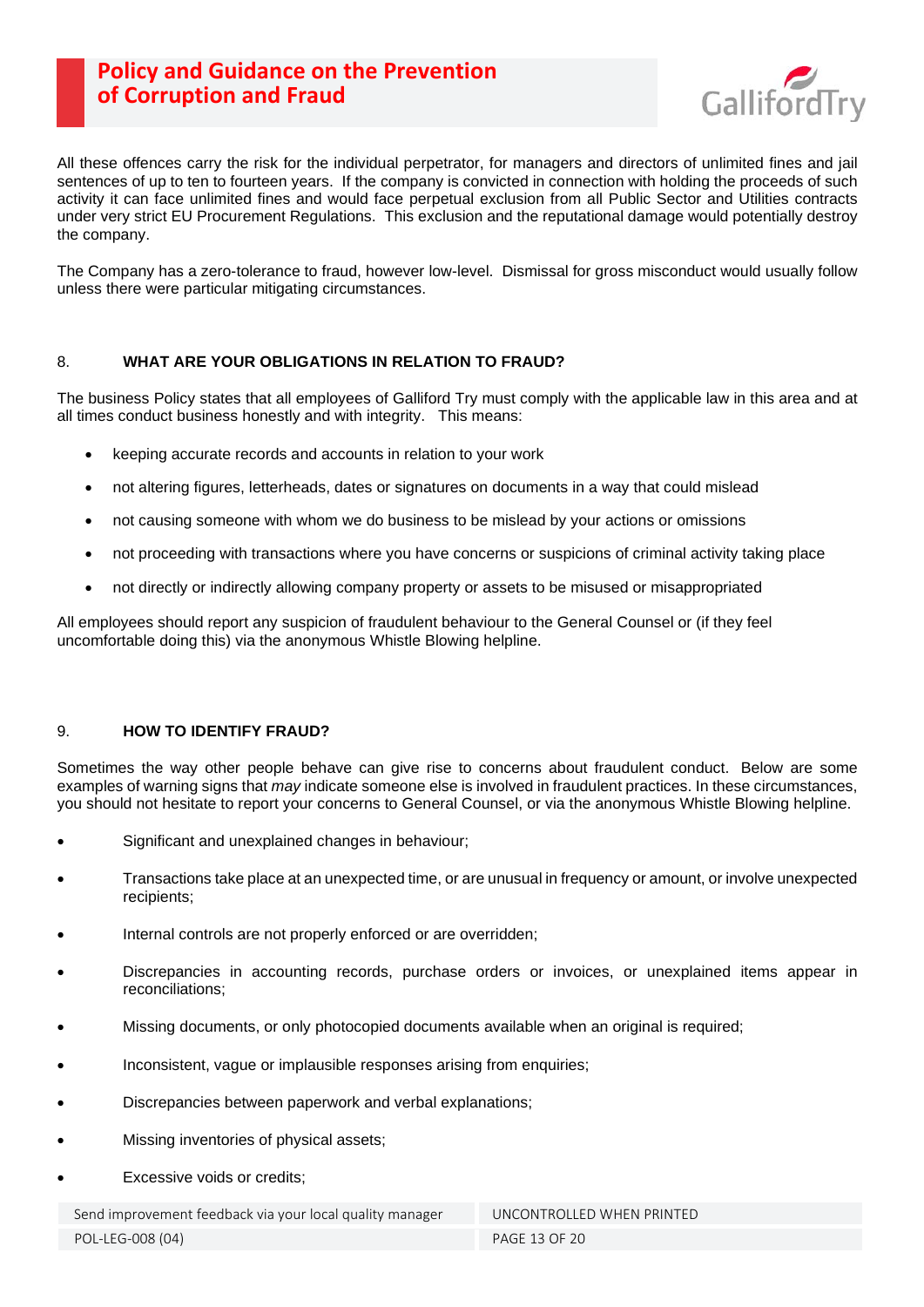

- <span id="page-13-0"></span>Alterations or other inaccuracies on documents (e.g. back dating);
- A person appears to exercise excessive control of a process from start to finish with no segregation of duties
- A person is resistant to others taking over or seeing their work or, for example, avoids taking time off.

# 10. **GIFTS ENTERTAINMENT AND HOSPITALITY**

### **What is covered by these Guidelines?**

These Guidelines apply to all gifts, hospitality and entertainment that you receive or offer in the course of your employment at Galliford Try or which are otherwise connected, directly or indirectly, to the business dealings.

The Guidelines apply whether a gift, entertainment or hospitality is paid for by someone personally or is reimbursed by a company. The Guidelines also introduce an approval process and reporting obligations for gifts, entertainment and hospitality in some cases.

### **What is entertainment and hospitality?**

Entertainment and hospitality can include any attendance at social events, functions, sports matches, theatres or other occasions, business lunches or drinks - whether they include a business purpose or not and whether received or offered.

### **What are gifts?**

Gifts include any token of appreciation and gratitude, gift vouchers, cash, physical gifts (e.g. a bottle of wine) or other items of value– whether received or offered.

### **What level of entertainment and hospitality is appropriate?**

The law does not prohibit entertainment and hospitality (whether given or received) where it is normal and appropriate in a particular business relationship or context, such as networking or promotional activity.

However hospitality should not be accepted or offered if it could be perceived to be lavish or excessive. This is of course situational and depends upon the level of the business relationship. There is no problem with normal networking activity or giving or accepting entertainment (or gifts) if within the reasonable scope of marketing or winning work. However, anything at a level which would give rise to a query about the motive (in the expectation of a reasonable person in the UK) requires careful consideration of all the relevant circumstances and the business relationship Galliford Try has with the other party concerned.

In most cases, reasonable ordinary levels of hospitality (and related expenditure) intended to foster cordial business relationships and promote Galliford Try's image will be acceptable under these Guidelines and the law.

If in doubt, you should contact Head of Legal Services for guidance in advance of offering or accepting entertainment and hospitality.

### **Our rules on reporting and approvals for hospitality, entertainment and gifts are set out in section 2 of Part 1 of these Guidelines. Please ensure that you know these rules and comply with them.**

### **Reporting hospitality, entertainment and gifts**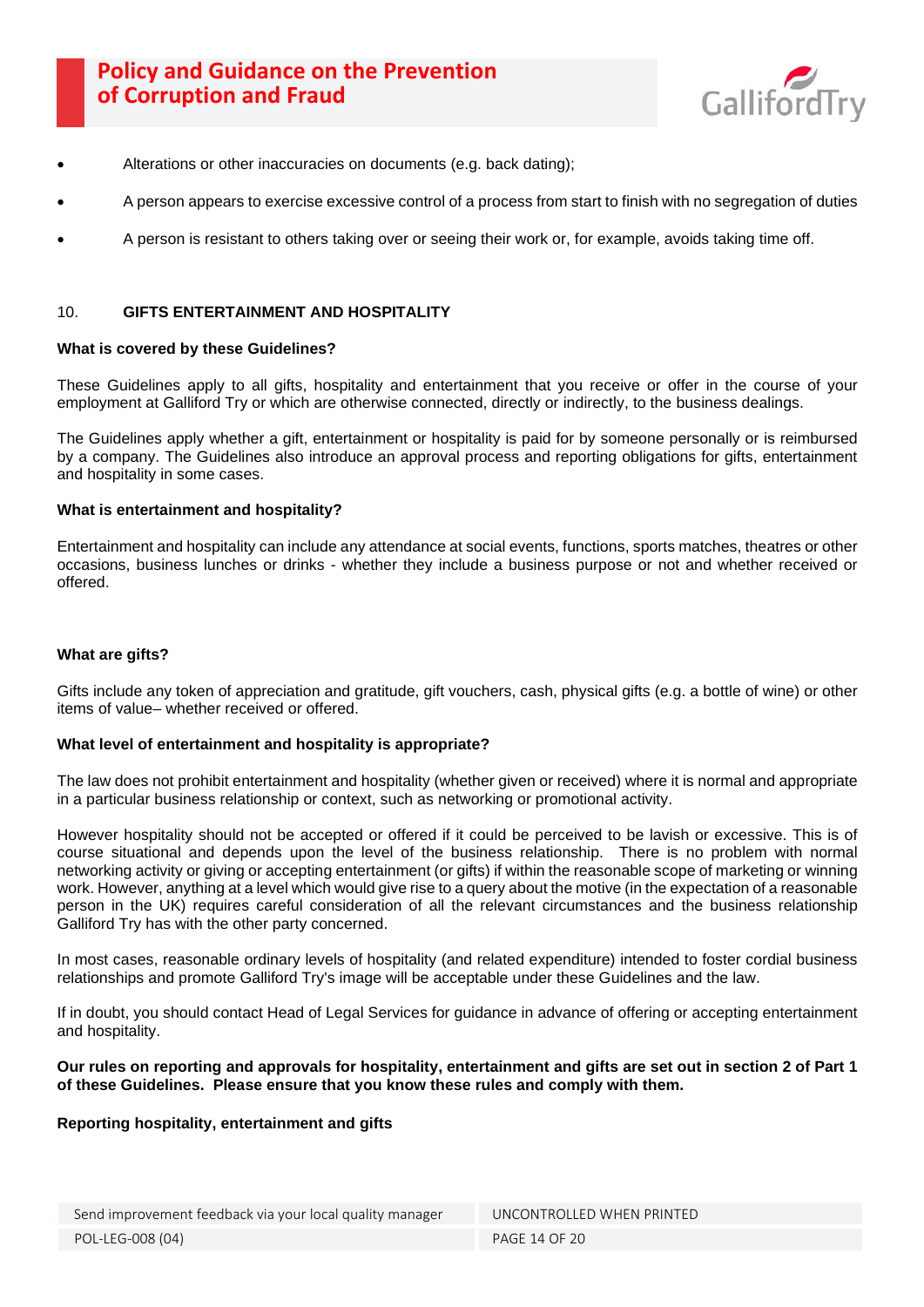

<span id="page-14-0"></span>Galliford Try Shared Services Centre (SSC) will maintain a record of gifts, entertainment and hospitality reported by employees. The reporting form for all employees to complete and submit to SSC is part of the suite of expenses claim forms. The register will be monitored by the Audit and Risk Management team.

The following details must be recorded on the register:

- Full particulars of the other party
- The business context, details of the relationship, and purpose for the expenditure
- The approver's counter-signature, where applicable

# 11. **CHARITABLE AND POLITICAL DONATIONS**

### **Charities**

Galliford Try is committed to community support and charitable contribution as part of our ongoing contribution to the communities in which we work.

Our policy is based on four key principles of engagement:

- Contributing to the community through our core activities such as providing schools, healthcare facilities, affordable housing and transport infrastructure.
- Engaging with the communities and individuals in the areas in which we operate.
- Delivering wider community benefits such as local employment; and
- Charitable investment

The following information must be obtained before making, promising or giving any donation and should be retained for the records:

- Who is nominating the particular organisation and how has the relationship come about;
- Details of the proposed recipient organisation;
- The proposed amount of the donation;
- The specific purpose of the donation.

In any instance of charitable giving there must be an accurate receipt or letter of acknowledgement for any donation.

All charitable donations should be recorded accurately in our financial records and accounts.

Requests for charitable donations can sometimes mask corrupt or fraudulent activity. No charitable donations should be made if these could be construed as improperly influencing another party with whom Galliford Try has a business relationship. Should you have any ethical concerns about a proposed charitable donation, you should report this immediately to General Counsel or our Whistleblowing Helpline.

**Our rules on reporting and approvals for charitable donations are set out in section 2 of these Guidelines. Please ensure that you know these rules and comply with them.**

### **Political donations**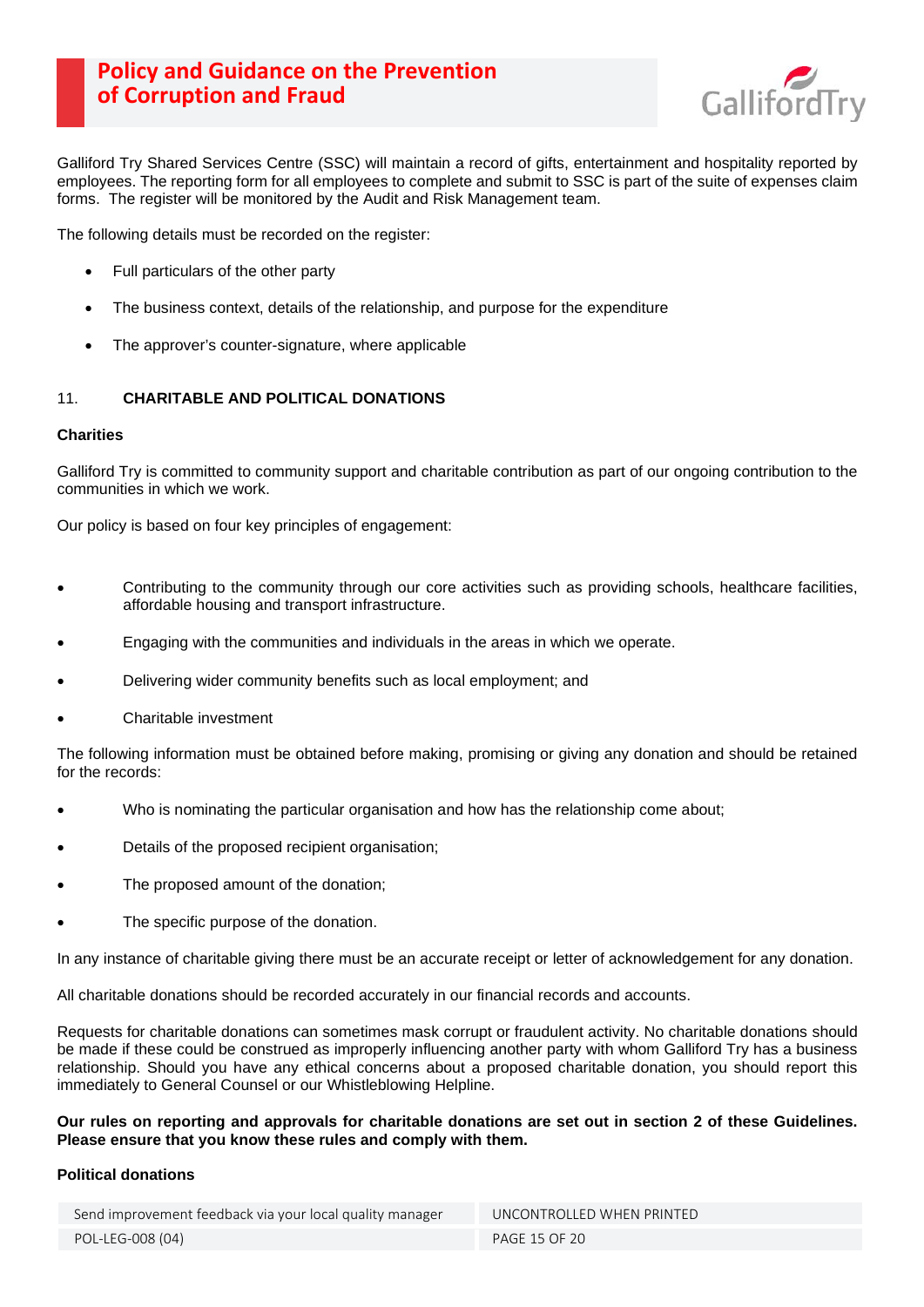

<span id="page-15-0"></span>It is not the Company's policy to make political donations and any donations made will be treated as a breach of this policy.

# 12. **FACILITATION PAYMENTS**

Facilitation payments are typically small unofficial payments paid to speed up an administrative process or secure a routine government action by an official. They are more common overseas, but it is possible that they could arise in the UK.

Facilitation payments are treated as bribes by the Bribery Act and are prohibited by these Guidelines.

Examples of when such payments may be requested include:

- To obtain or expedite a permit, licence or other official document or approval
- To obtain or expedite the loading and unloading of goods at a port or airport
- To secure police protection for a site against risk of theft or arson
- To facilitate mail pick-up and delivery
- To facilitate provision of utilities to a site, such as connecting water, electricity, gas or telephone services
- At border controls or crossings to allow safe or prompt entry or exit from a jurisdiction

Facilitation payments should be contrasted with official, lawful payments (typically to an organisation rather than an individual) to expedite certain functions (e.g. where there is a choice of fast track services to obtain a passport).

#### 13. **WHISTLEBLOWING AND REPORTING**

Supporting our 'zero-tolerance' policy towards anti-corruption means we expect all employees to take compliance in this area seriously and encourage others to do the same.

We encourage all employees to report any concerns about corruption or fraud that they encounter and make sure that suspicious behaviour does not go unchallenged.

It is therefore important that if you suspect that any Galliford Try employee or others working on our behalf may have or is about to engage in any corrupt or fraudulent conduct, or if you are approached by any other person who attempts to persuade you to engage in any conduct described, then you should report it immediately.

It is better to voice your concerns, however minor they seem, than stay silent and allow potential wrongdoing to go unchecked or not investigated properly. Galliford Try will support anyone who raises concerns in good faith. This includes ensuring that no one in our organisation will suffer any detriment for refusing to accept or pay bribes or take part in fraudulent practices, or if they report concerns they have about others' conduct.

A deliberate failure to speak up when there was clear evidence of corruption or fraud by others can itself lead to disciplinary action. Failure to report concerns can result in prohibited activity damaging our business - and may suggest Galliford Try or individual employees have been complicit in this behaviour.

All employees should be assured that reporting of any concerns will be handled sensitively. If you feel more comfortable doing so, you should contact our anonymous Whistleblowing Helpline.

### You should report any incidents involving the following: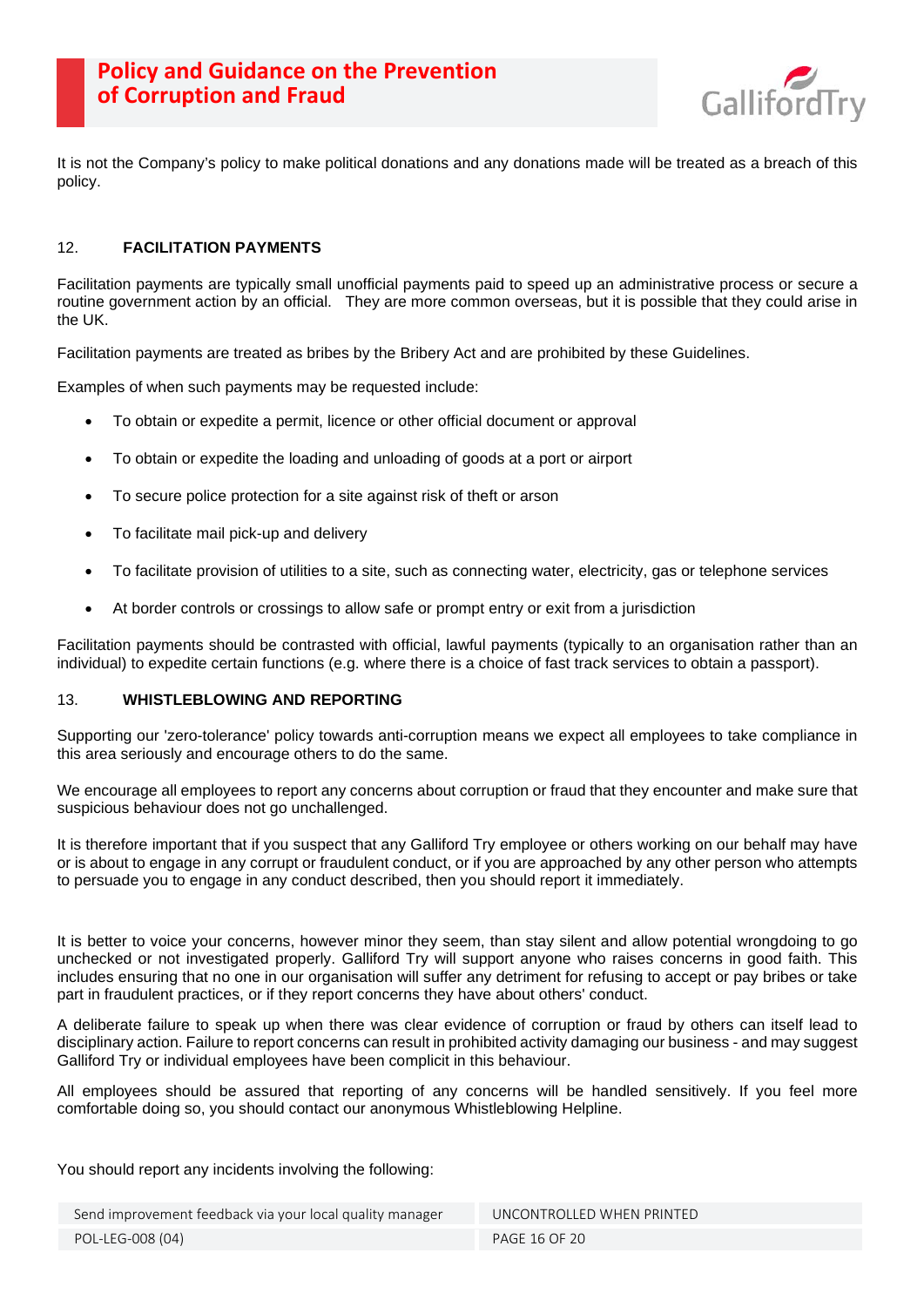

- <span id="page-16-0"></span>Any dishonest or fraudulent acts;
- Any attempt to give or request a bribe;
- Forgery or alteration of documents or accounts:
- Stealing, concealing or otherwise manipulating funds, supplies or other assets;
- Inappropriate handling, recording or reporting of financial transactions;
- Inaccurate or fraudulent invoices
- Allegations involving the integrity of our suppliers or anyone providing services for us
- Requests for payments or deals to be 'off the record';
- Profiting from an official position; or
- Theft of misuse of property, facilities or services.

### **How to report?**

Contact either:

General Counsel Galliford Try Cowley Business Park Cowley Road, Uxbridge Middlesex UB8 2AL Tel: 01895 855 001

# Or

# **SAFECALL LIMITED – 0800 915 1571**

### 14. **DEALING WITH AGENTS AND OTHER THIRD PARTIES**

All appointments of agents and other parties who provide us with services must be subject to the following due diligence procedures.

### **Overseas Agents**

For the appointment of any overseas agents, a non-exhaustive list of steps required is as follows:

- Require the agent to provide details of the agent's ownership; details of senior management of the agent; a copy of the agent's CV (or CVs of key personnel performing services for Galliford Try); details of referees for the agent and key personnel who will be providing services under the proposed agreement; details of other directorships held, existing partnerships, and third-party relationships, and any relevant judicial or regulatory findings about the agent or key personnel of the agent, and details of the jurisdictions in which the agent operates.
- Undertake research, including reasonable internet research (dependent on risk), on the agent and any individuals who have a degree of control if the agent is a corporate entity.
- Check independently that the agent does not appear on any applicable sanctions list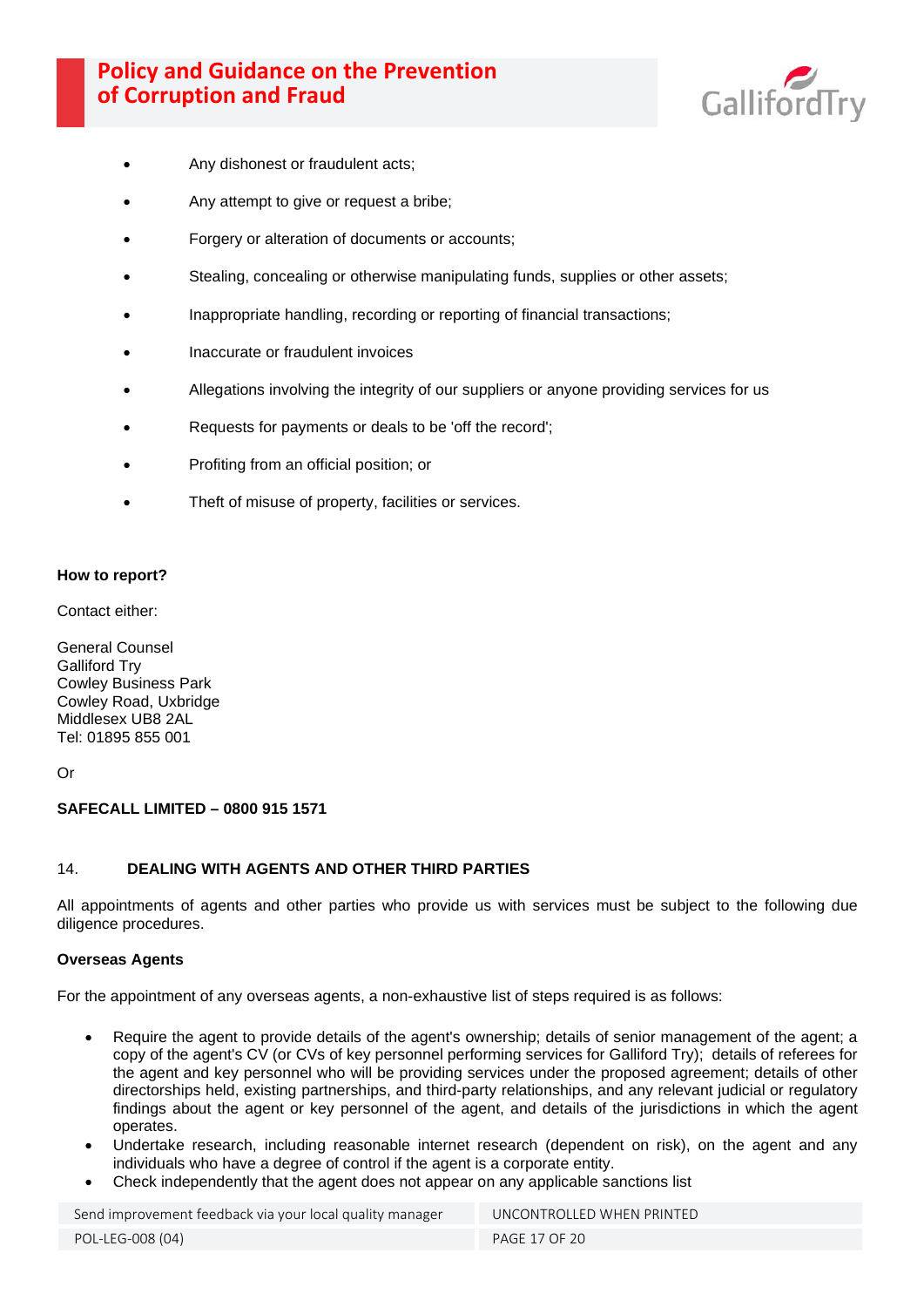

- Make enquiries with any relevant authorities, including contacting a commercial attaché at the embassy in the territory where the agent operates, to verify information obtained from the agent and seek any independent background information about the agent's reputation.
- Take up references and assess responses received
- Conduct any further enquiries of the agent to clarify any potential doubts arising, including arranging a face to face meeting if required. There may also be a need to arrange a visit with the agent in the territory to assess the agent's suitability.
- Ask for copies of the agent's anti-bribery policies and any relevant procedures they operate to prevent bribery and corruption
- Assess relevant commercial considerations:
	- is the agent's appointment necessary?
	- does the agent have the required expertise to provide the services?
	- is the agent going to interact with a public official, or are there any other connections between an agent and a public official?
	- are the proposed payment terms of the agent reasonable and in accordance with market rate?

# **Joint ventures**

Equivalent due diligence steps should be taken in relation to all Joint Venture Partners.

In addition, project-specific due diligence will be required for all Joint Ventures in the UK, adopting a risk-based approach.

Advice should be sought from Head of Legal Services on due diligence in all cases where Galliford Try is proposing to enter a joint venture,

The terms of proposed joint ventures agreements must be reviewed in advance by Head of Legal Services.

All joint ventures require approval of Divisional Board.

### **General**

All appointments of agents and joint venture partners must be monitored and reviewed in accordance with the principles set out above and Galliford Try's due diligence procedures.

### **Contracting with Agents**

Following due diligence procedures outlined above, the minimum requirements for any agreement between Galliford Try and an agent are as follows:

- A Divisional Managing Director must approve the use of any agent by Galliford Try.
- A Divisional Managing Director must approve the use of any agent by any Joint Venture Partner before Galliford Try agrees to contribute to the costs or otherwise pay fees for the use of this agent.
- A Divisional Managing Director must approve all commission arrangements with agents.

Send improvement feedback via your local quality manager UNCONTROLLED WHEN PRINTED POL-LEG-008 (04) PAGE 18 OF 20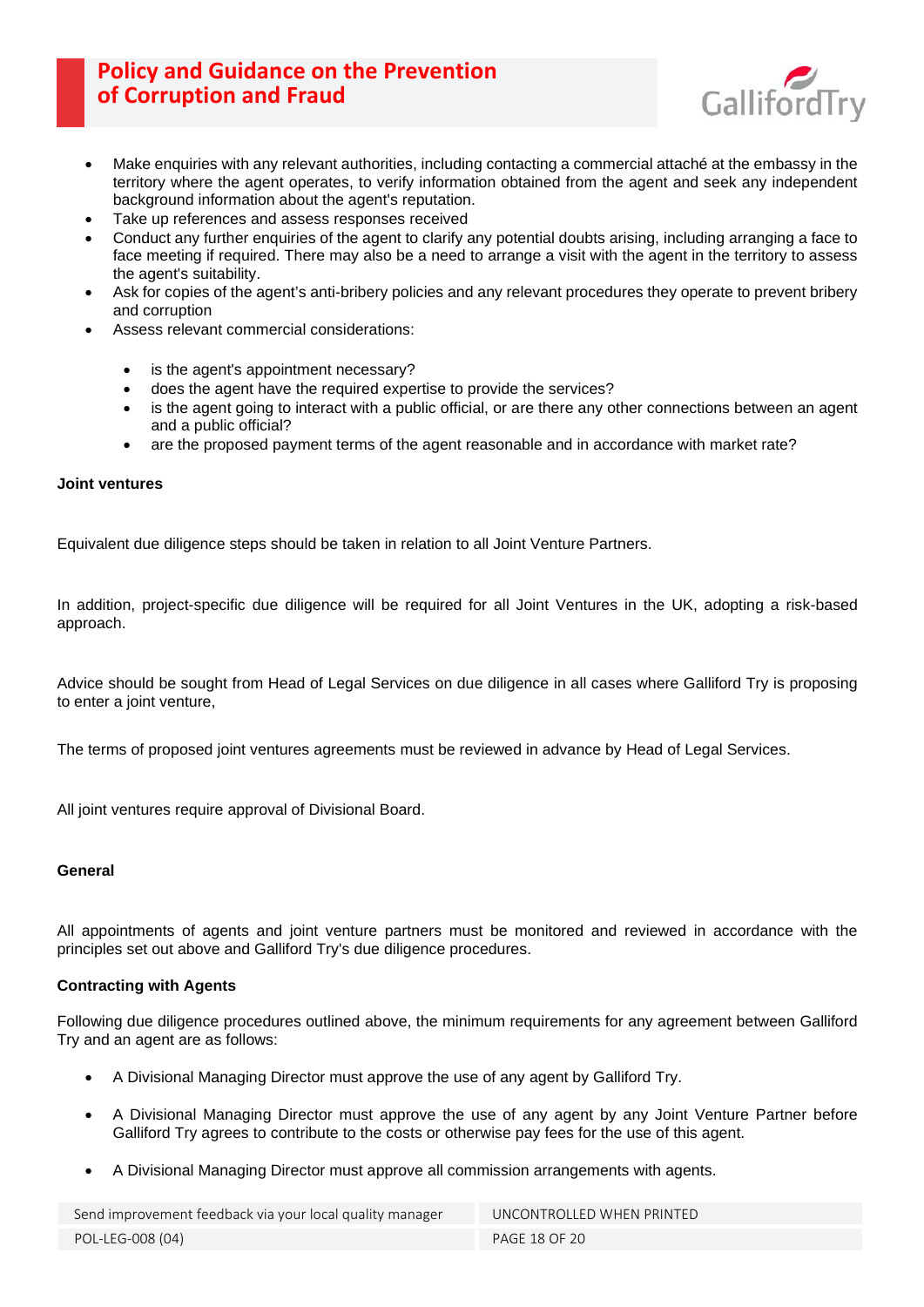

- No agreement with an agent shall be for a term exceeding 3 years and all agreements shall contain an annual break clause.
- All agreements shall contain an anti-corruption warranty and such other provisions as advised by Head of Legal Services including rights to terminate on reasonable suspicion of any corrupt activity.
- All agreements shall set out full particulars of the services to be provided by the agent to Galliford Try.

### **Other matters to note**

If Galliford Try employees have reason to suspect that an agent or another third party is engaged in potentially improper or corrupt conduct, no further payments should be made until this has been reported to the General Counsel and advice on further steps is obtained.

We recognise that the use of agents can present higher than normal corruption risks for Galliford Try. Below are some warning signs or "red flags" that an agent might be violating anti-corruption laws in the UK or overseas and should prompt further due diligence and reporting to General Counsel as soon as possible:

- Unusual or excessive payment requests, such as requests for over-invoicing, up-front payments, ill-defined or last-minute payments, unusual commissions success fees or compensation payments;
- Requests for payments to an account in a country other than where the third party is located or is working on behalf of Galliford Try;
- Requests for payment to a third party, to a numbered account, to an offshore bank account, or in cash or other untraceable funds;
- Requests for political or charitable contributions;
- The agent is related to a government official, or has a close personal or business relationship with a government official;
- Any refusal or hesitancy by the agent to disclose its owners, partners or principals, or to provide appropriate warranties in relation to anti-corruption (as particularised in our due diligence procedures);
- The agent uses complex corporate structures to obscure its ownership rather than these structures having a legitimate commercial basis;
- The agent has been in the past or is currently the subject of a criminal or regulatory investigation, or has been found to have breached regulations concerning the award of government contracts;
- There has been a demand or recommendation by a public official that a particular agent, consultant or representative should be retained, or the agent has been introduced to us by a public official;
- The absence of knowledgeable staff, sufficient infrastructure, and investment of time by the agent to promote the Galliford Try's interests;
- The agent has little experience of our industry or providing services requested:
- The agent expresses a desire to keep his appointment or the terms of his retention secret
- The agent operates in a country prone to bribery
- The agent has a reputation for corruption